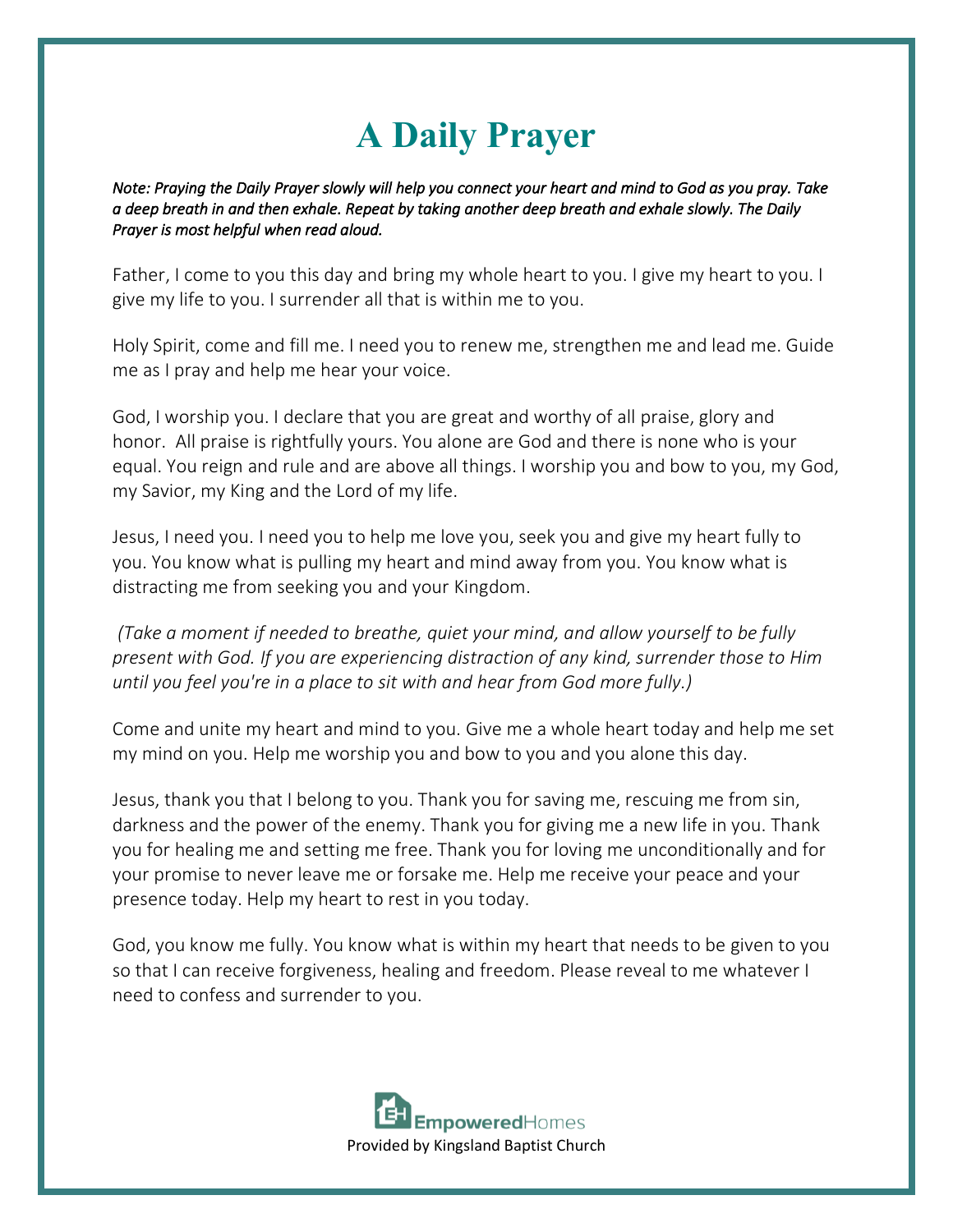*(Take a moment to be silent before God and allow Him to speak to your heart. Confess any sins that need to be confessed and surrender anything God shows you to Him. Release any burdens you are carrying to God.)*

God, you are my refuge, stronghold and deliverer. Thank you for giving me victory over the enemy. Thank you that I am covered by the blood of Jesus and I am holy and blameless in your sight. Thank you that I am your beloved son/daughter and I have everything that I need to walk in truth, freedom and victory today. I come against anything that has been raised up against me in the name of Jesus and demand it to leave and not return in the name of Jesus. I break off any tie and reject all lies from the enemy. I pray the blood of Jesus over me, my home and my family. God, put a hedge of protection over me, my home and my family. Command your angels to guard me and my family and protect us from any plans of the enemy today.

God, give me discernment to quickly recognize the lies of the enemy. Remind me of your truth and help me to believe your truth over the enemy's lies. Give me wisdom and strength to walk in your truth today and reject every lie from the enemy. Give me a desire to seek you and your Kingdom above all else this day. Guide me in your truth and teach me. I put my trust in you and declare that you are my hope all day long.

God, I receive your peace today. I receive your joy, your hope and your love today. I receive your truth today. I choose to believe you and trust you with my whole heart. I choose to walk by faith today and not by sight. I choose to believe that you love me and that my identity is found in Christ. I am in Christ and Christ is in me. I declare that you alone are God and I worship you. I belong to you and I am your loved, blessed and anointed son/daughter. You have gone before me and hold me, my life, my family and this day in your loving and powerful hands.

Jesus, help me to see people through your eyes. Fill me with your love, compassion and kindness and give me your spirit of humility towards others. Holy Spirit, empower me to love, serve and bless others as you work in me and through me. Help me hear your voice and empower me to follow you today.

I pray that today is a day that I honored You, loved You with my whole heart and reflected You to those around me, for Your glory and the advancement of Your Kingdom.

In Jesus' Name, Amen.

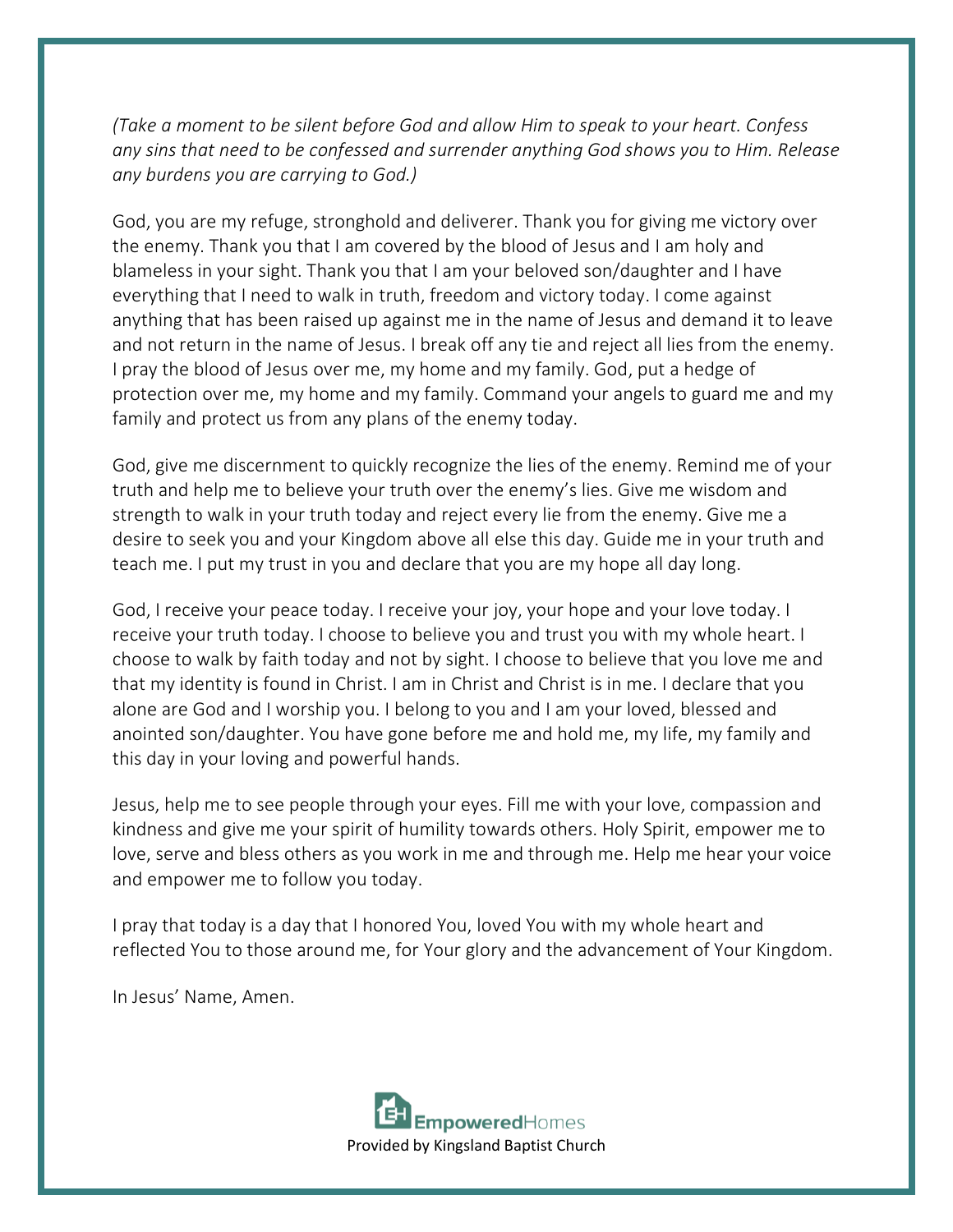## Extended Prayer

- Take 2 to 3 minutes and spend the time thanking God. Thank God for what He has done in your life and for the blessings that God has given you.
- Declare these truths over your life by thanking God that you are His son/daughter and receiving your identity in Christ.

## MY IDENTITY IN CHRIST

I am a child of God (John 1:12).

I am a New Creation! I have been given a new life in Christ (2 Corinthians 5:17).

I am a saint (Ephesians 1:1).

I am rescued from the domain of darkness and transferred into His Kingdom (Colossians 1:13).

I am a citizen of heaven (Philippians 3:20).

I am free forever from condemnation (Romans 8:1-2).

I am Christ's friend (John 15:15).

I am fearfully and wonderfully made (Psalm 139:14).

I am blessed and surrounded by God's favor (Psalm 5:12).

I am no longer controlled by the sinful nature but by the Spirit of God (Romans 8:9).

I am anointed, sealed and the Spirit is in my heart (2 Corinthians 1:21-22).

I am born of God and the evil one cannot touch me (1 John 5:18).

I am God's workmanship, created for good works (Ephesians 2:10).

I am victorious over the enemy because the Lord has given me His authority (Luke 10:19).



Provided by Kingsland Baptist Church